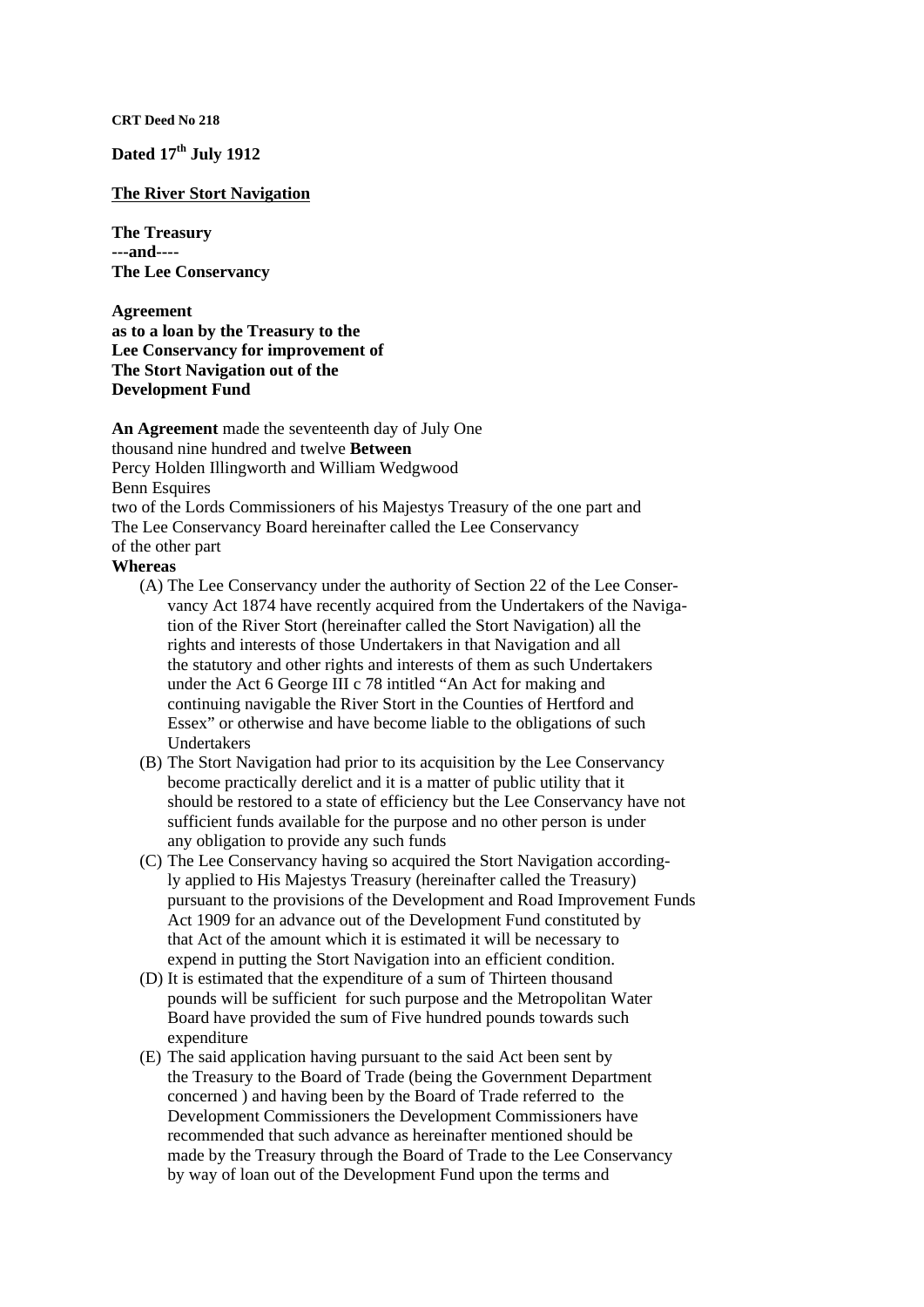subject to the conditions hereinafter mentioned and the Treasury have agreed to make such advance to the Lee Conservancy accordingly **Now** these Presents **witness** as follows **Subject** to the terms and conditions hereinafter mentioned the Treasury will through the Board of Trade advance by way of loan to the Lee Conservancy out of any money forming part of the Development Fund established by Development and Road Improvement Funds Act 1909 and for the time being available for the purpose such sum not exceeding a maximum sum of Twelve thousand five hundred pounds as may be necessary in addition to the said sum of Five hundred pounds so to be provided as aforesaid by the Metropolitan Water Board to enable the Lee Conservancy to put the Stort Navigation into an efficient condition **The** said advance shall be made by the Treasury to the Lee Conservancy as follows vizt a first instalment of Two thousand five hundred pounds immediately on the signing hereof and a like instalment of Two thousand five hundred pounds on the first September One thousand nine hundred and twelve and on each succeeding first September until the whole advance shall have been completed if in the case of each instalment other than the first instalment the Lee Conservancy shall on or before the day so fixed for the payment thereof have obtained from the Board of Trade a Certificate of that Board that the Lee Conservancy has actually expended on works in connection with the Stort Navigation approved by and executed to the satisfaction of the Board of Trade a total sum (in addition to any money received by the Lee Conservancy for the purpose from the Metropolitan Water Board) equal to the aggregate of all the instalments (including the first instalment) then previously advanced by the Treasury to the Lee Conservancy under these presents and if before such day Lee Conservancy shall not have obtained such Certificate then so soon after such day as it shall have obtained the same but so that the last instalment shall be paid only against a Certificate of the Board of Trade that the whole of the works which in the opinion of the Board of Trade are necessary for putting the Stort Navigation into an efficient condition have been completed to the satisfaction of the Board of Trade and provided that if the total sum expended by the Lee Conservancy upon such works (exclusive of any money received for this purpose from the Metropolitan Water Board) shall have been less than Twelve thousand five hundred pounds the amount of the final instalment shall be

reduced by the amount by which the total sum so expended (exclusive as aforesaid) shall have fallen short of Twelve thousand five hundred pounds. Provided that if the Lee Conservancy shall not proceed with the works with such expedition as the Board shall consider reasonable the Treasury shall be under no obligation to advance any further money to the Lee Conservancy hereunder

**The** Lee Conservancy shall forthwith proceed with all due expedition to execute all such works to be approved by the Board of Trade as are necessary to put the Stort Navigation into an efficient condition and shall execute and carry out all such works subject to such supervision as the Board of Trade shall prescribe and to the satisfaction of the Board of Trade and shall not expend any money advanced to the Lee Conservancy by the Treasury hereunder except only for the payment of the cost of such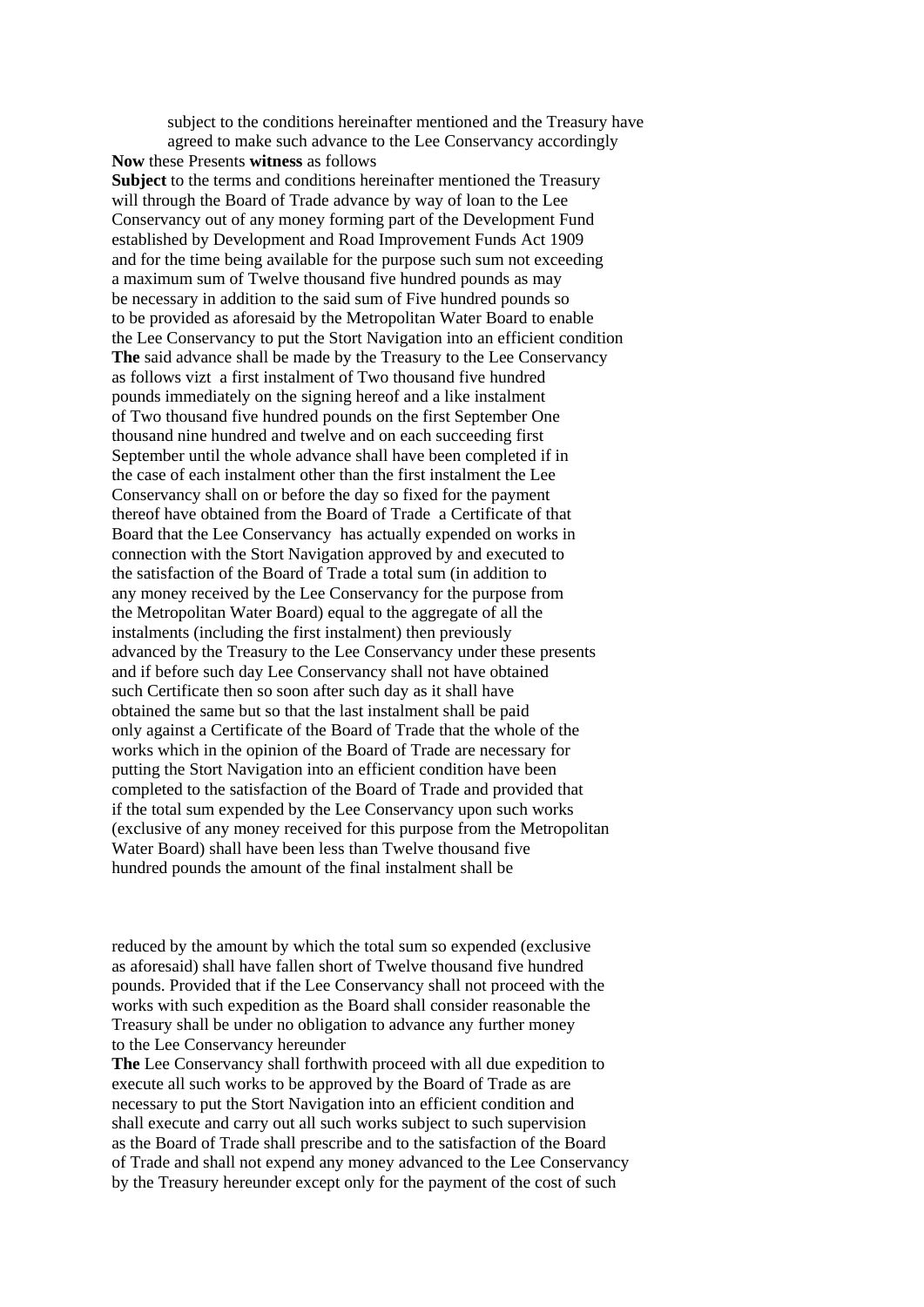or for recouping the Lee Conservancy any money which the Lee Conservancy may previously to such advance have expended out of its own money upon any such works not including any money which the Lee Conservancy may have received from the Metropolitan Water Board or from any other body or person as a contribution towards the cost of such work Until the whole of the said advance together with interest thereon as hereinafter mentioned shall have been repaid by the Lee Conservancy to the Treasury as hereinafter provided the Lee Conservancy shall at all times cause true and accurate accounts of the Stort Navigation and of the working thereof to be kept wholly separate from the accounts of the Lee Navigation or of any other part of the undertaking of the Lee Conservancy and in such form as the Board of Trade shall approve and such accounts and all other books and documents relating to the Stort Navigation and the working and affairs thereof shall at all times be open to the inspection of any person or persons from time to time appointed by the Treasury to inspect the same and the Lee Conservancy shall at the request of any such person or persons give to him or them all such other information as to the position of the Stort Navigation whether financial or otherwise as he or they may require

Until the thirty first of March One thousand nine hundred and seventeen no part of any principal advanced by the Treasury to the Lee Conservancy shall in any case be repayable by the Lee Conservancy nor shall any interest be payable thereon. From and after the thirty first of March One thousand nine hundred and seventeen the amount of principal advanced by the Treasury to the Lee Conservancy hereunder and from time to time remaining unpaid shall (subject as hereinafter

provided) bear interest at the rate of Three per centum per annum But such interest and also the principal money for the time being remaining unrepaid shall only be repayable by the Lee Conservancy out of profits of the Stort Navigation as hereinafter provided vizt, For the purpose of this Agreement each financial year of the Stort Navigation shall run as from the first April to the ensuing thirty first March and the Lee Conservancy shall cause the accounts of the Stort Navigation for each year to be made up accordingly and to be completed by the thirtieth June next following Whenever and so often as the accounts of the Stort Navigation for any year shall show no profits no interest shall be payable in respect of such year and no principal shall be repayable but whenever and so often as the accounts in respect of any year after the year ending the thirty first March One thousand nine hundred and seventeen shall show a profit interest shall be paid in respect of such year upon the principal money advanced hereunder and still remaining unrepaid to the Treasury at the rate of Three per centum per annum but so nevertheless that interest for any year shall not be claimed to any greater extent than the profits of the Stort Navigation for such year shall be sufficient to pay and so that any excess of interest at three per centum per annum over the amount of the profits of the Stort Navigation for such year shall be deemed released and if in any year the profits of the Stort Navigation as shown by the accounts for such year shall be more than sufficient to pay such interest as aforesaid at three per centum per annum in respect of such year the Lee Conservancy shall in addition to the interest for such year also pay to the Treasury towards reduction of the principal for the time being